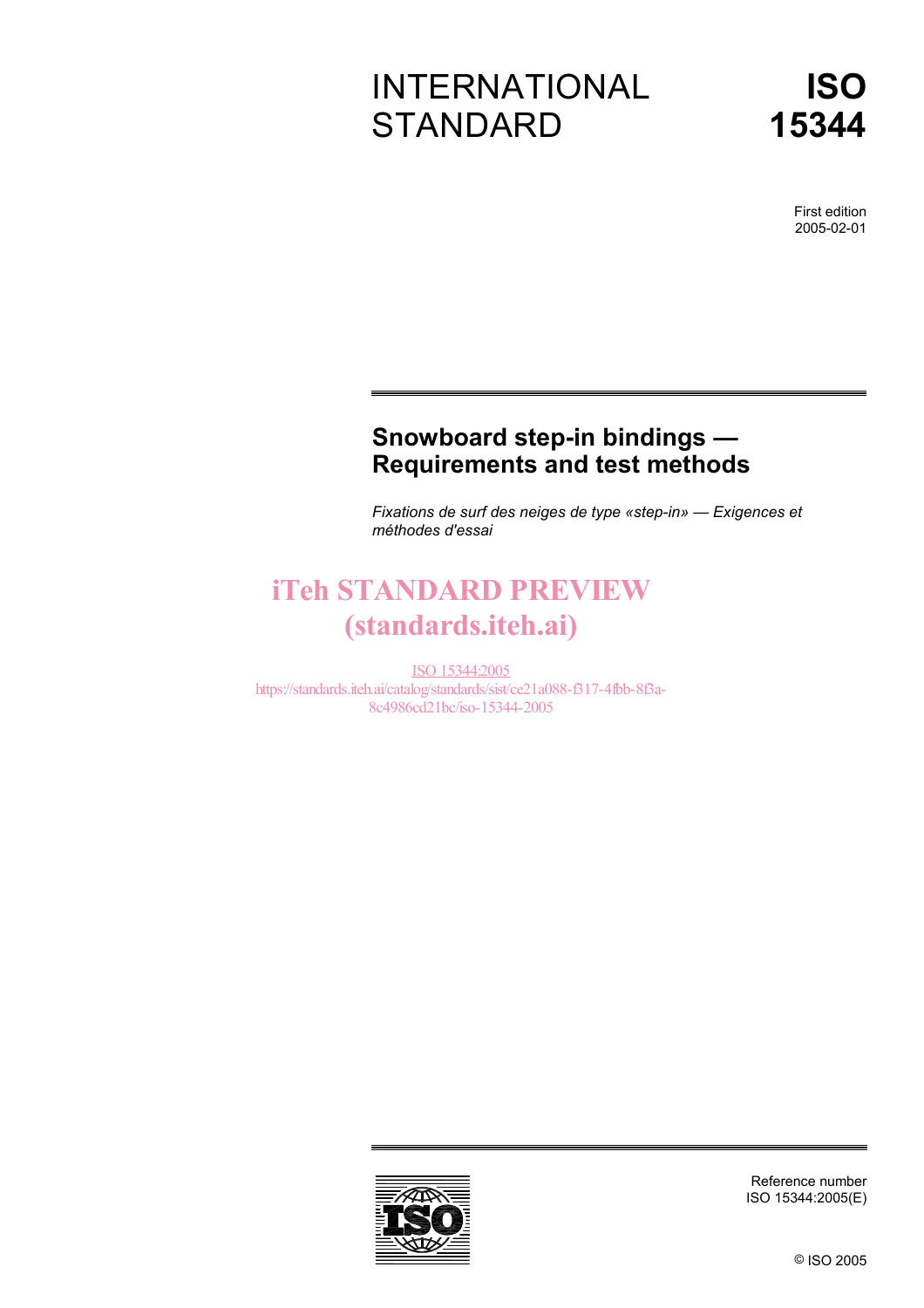#### **PDF disclaimer**

This PDF file may contain embedded typefaces. In accordance with Adobe's licensing policy, this file may be printed or viewed but shall not be edited unless the typefaces which are embedded are licensed to and installed on the computer performing the editing. In downloading this file, parties accept therein the responsibility of not infringing Adobe's licensing policy. The ISO Central Secretariat accepts no liability in this area.

Adobe is a trademark of Adobe Systems Incorporated.

Details of the software products used to create this PDF file can be found in the General Info relative to the file; the PDF-creation parameters were optimized for printing. Every care has been taken to ensure that the file is suitable for use by ISO member bodies. In the unlikely event that a problem relating to it is found, please inform the Central Secretariat at the address given below.

# iTeh STANDARD PREVIEW (standards.iteh.ai)

ISO 15344:2005 https://standards.iteh.ai/catalog/standards/sist/ce21a088-f317-4fbb-8f3a-8c4986cd21bc/iso-15344-2005

© ISO 2005

All rights reserved. Unless otherwise specified, no part of this publication may be reproduced or utilized in any form or by any means, electronic or mechanical, including photocopying and microfilm, without permission in writing from either ISO at the address below or ISO's member body in the country of the requester.

ISO copyright office Case postale 56 • CH-1211 Geneva 20 Tel. + 41 22 749 01 11 Fax + 41 22 749 09 47 E-mail copyright@iso.org Web www.iso.org

Published in Switzerland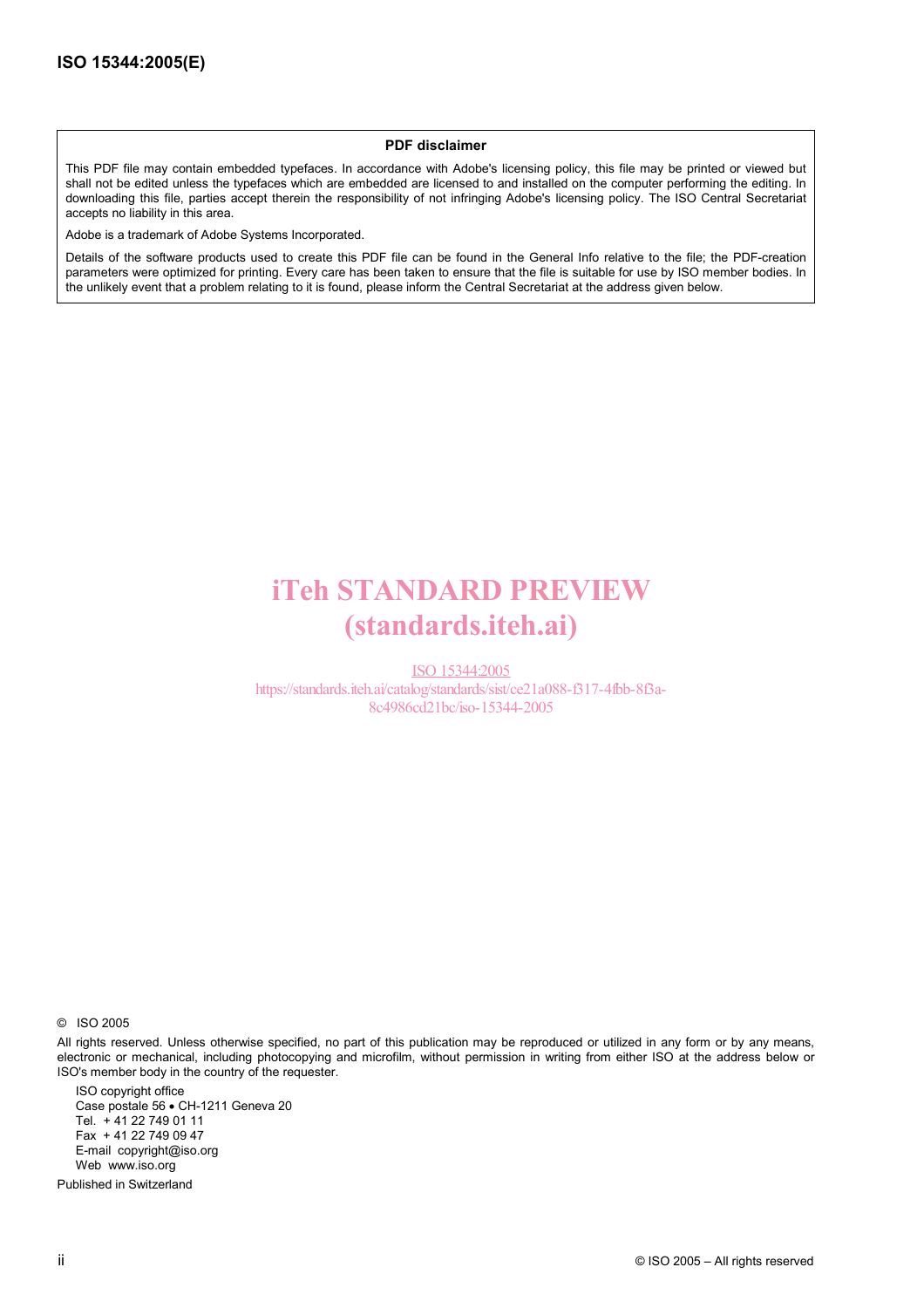### **Foreword**

ISO (the International Organization for Standardization) is a worldwide federation of national standards bodies (ISO member bodies). The work of preparing International Standards is normally carried out through ISO technical committees. Each member body interested in a subject for which a technical committee has been established has the right to be represented on that committee. International organizations, governmental and non-governmental, in liaison with ISO, also take part in the work. ISO collaborates closely with the International Electrotechnical Commission (IEC) on all matters of electrotechnical standardization.

International Standards are drafted in accordance with the rules given in the ISO/IEC Directives, Part 2.

The main task of technical committees is to prepare International Standards. Draft International Standards adopted by the technical committees are circulated to the member bodies for voting. Publication as an International Standard requires approval by at least 75 % of the member bodies casting a vote.

Attention is drawn to the possibility that some of the elements of this document may be the subject of patent rights. ISO shall not be held responsible for identifying any or all such patent rights.

ISO 15344 was prepared by Technical Committee ISO/TC 83, *Sports and recreational equipment*, Subcommittee SC 3, *Ski bindings*.

### iTeh STANDARD PREVIEW (standards.iteh.ai)

ISO 15344:2005 https://standards.iteh.ai/catalog/standards/sist/ce21a088-f317-4fbb-8f3a-8c4986cd21bc/iso-15344-2005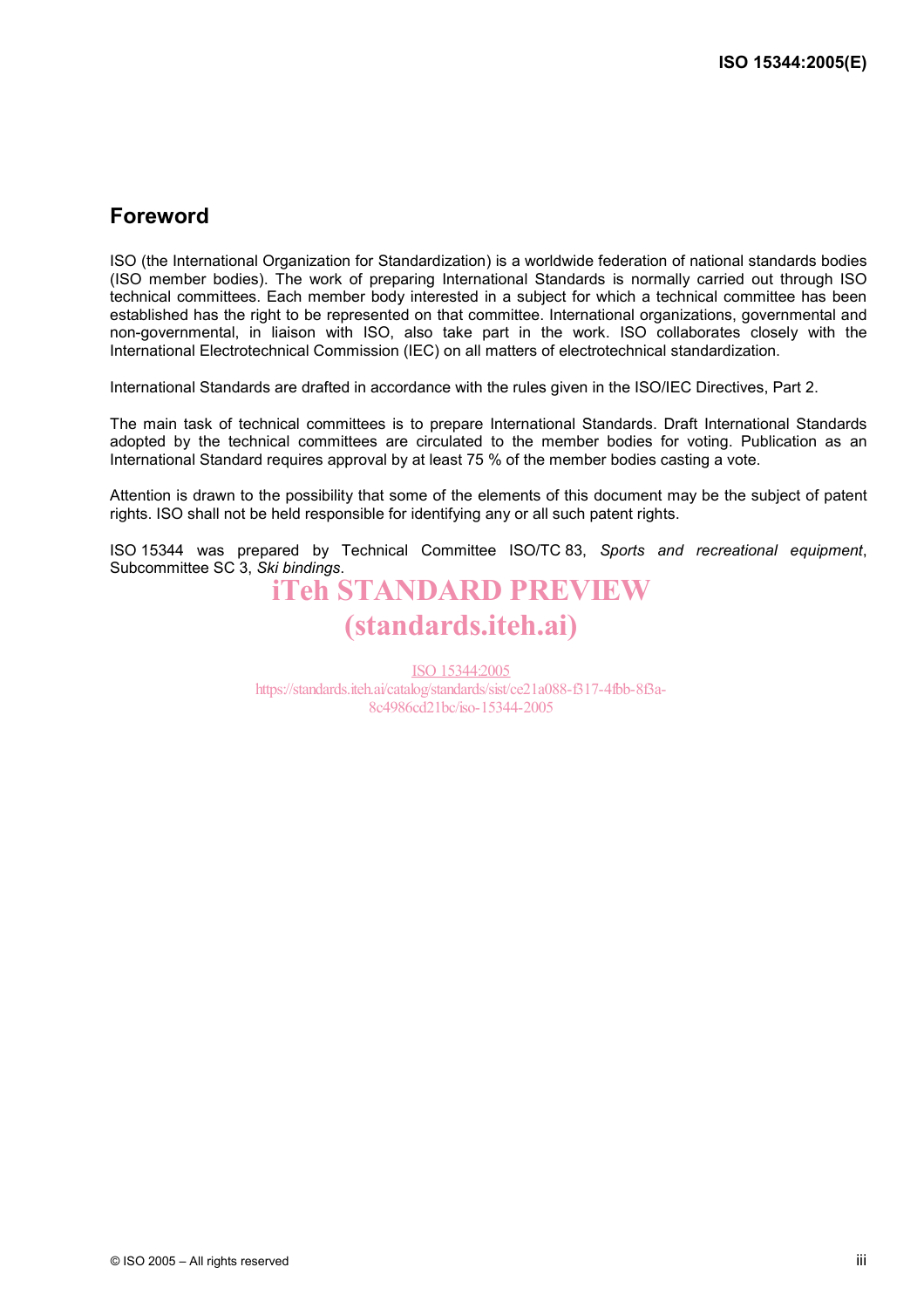# iTeh STANDARD PREVIEW (standards.iteh.ai)

ISO 15344:2005 https://standards.iteh.ai/catalog/standards/sist/ce21a088-f317-4fbb-8f3a-8c4986cd21bc/iso-15344-2005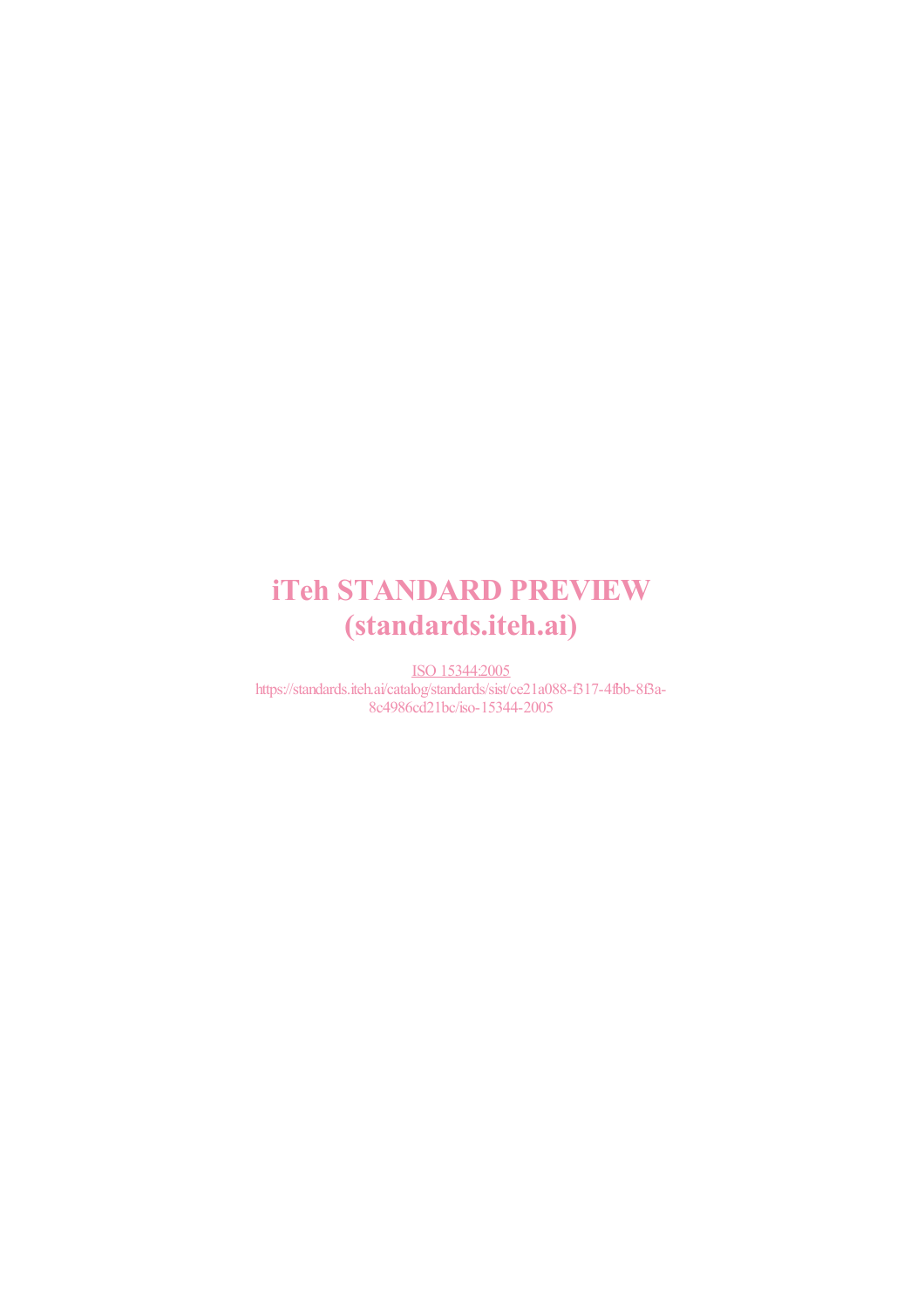### **Snowboard step-in bindings — Requirements and test methods**

#### **1 Scope**

This International Standard specifies the essential requirements for a snowboard step-in binding – boot system (see 3.1), hereafter referred to as step-in snowboard bindings.

This International Standard is applicable to step-in snowboard bindings for adults and children.

This type of binding system utilizes a mechanical interlocking mechanism, and the interlock mechanism of the system will be specific to the particular manufacturer. Compatibility between different systems is not expected or anticipated thus each potential combination of boot and binding requires testing.

For snowboard plate bindings without a release mechanism, see ISO 14790.

For snowboard strap bindings for soft boots, see ISO 14573.

### iTeh STANDARD PREVIEW

# **2 Normative references**  (standards.iteh.ai)

The following referenced documents are indispensable for the application of this document. For dated references, only the edition cited applies.<sup>[SE</sup>DF<sup>53</sup>undated references, the latest edition of the referenced document (including any amendments) applies/standards/sist/ce21a088-f317-4fbb-8f3a-8c4986cd21bc/iso-15344-2005

ISO 554:1976, *Standard atmospheres for conditioning and/or testing — Specifications*

ISO 6004:1991, *Alpine skis — Ski binding screws — Requirements*

ISO 9838:1991, *Alpine ski-bindings — Test soles for ski-binding tests*

ISO 10958-1, *Snowboards — Binding mounting area — Part 1: Requirements and test methods for snowboards without inserts*

ISO 10958-2, *Snowboards — Binding mounting area — Part 2: Requirements and test methods for snowboards with inserts*

#### **3 Terms and definitions**

For the purposes of this document, the following terms and definitions apply.

#### **3.1**

#### **snowboard step-in binding – boot system**

interlocking system that connects a snowboard boot and a snowboard that utilizes a step-in interface

#### **3.2**

#### **snowboard step-in binding type A**

binding suitable for over 45 kg body mass (adults)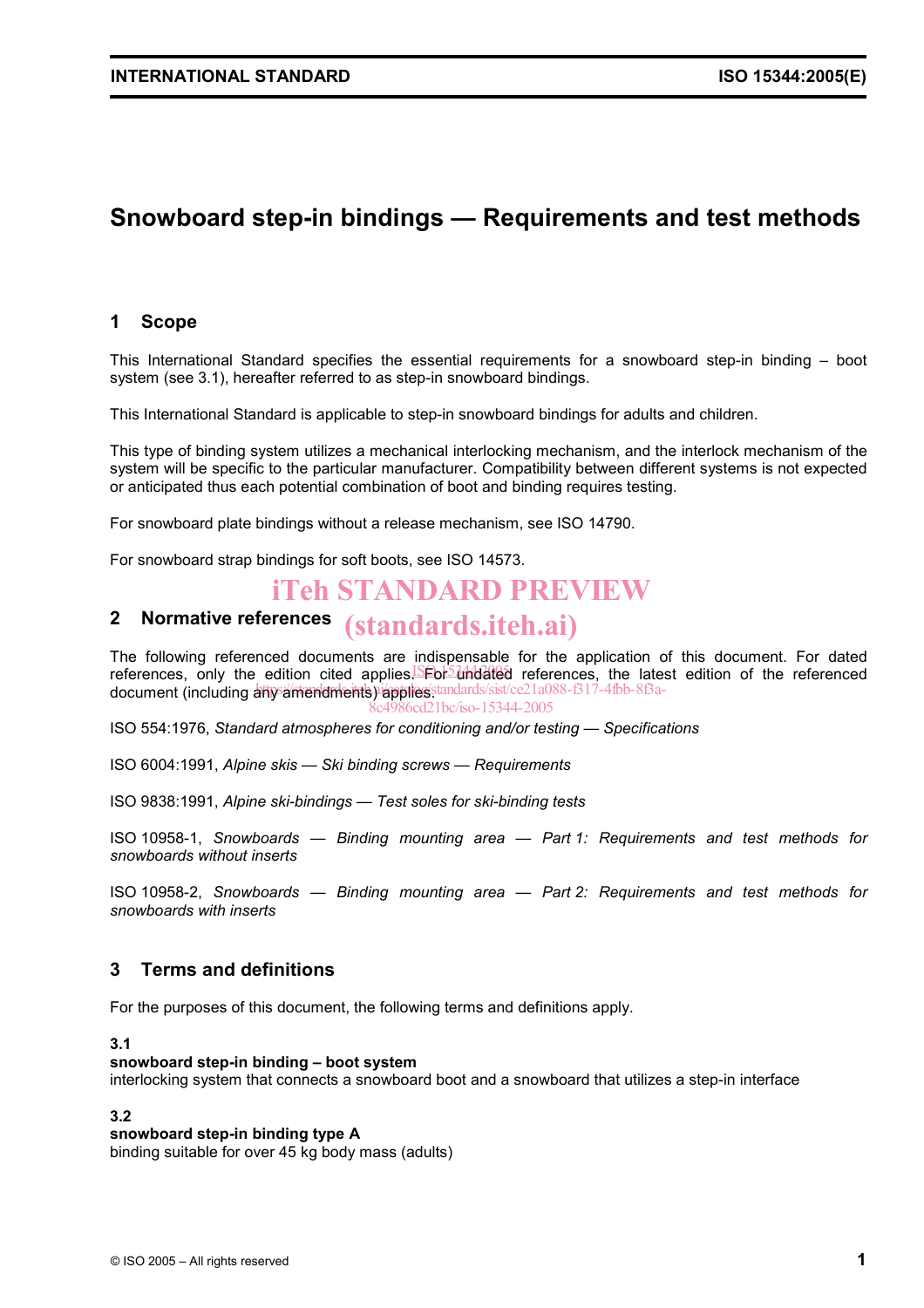#### **3.3**

#### **snowboard step-in binding type C**

binding suitable exclusively for a body mass up to 45 kg (children)

#### **4 Parameters**

All possible strains on the boot can be attributed to one torque, *M*, and one force, *F*, on each *x*, *y*, *z* of a system of coordinates. The point of origin of the coordinates is fixed as in the centre of the ankle joint which is located approximately 100 mm from the plantar surface and 80 mm from the back of the heel.

The torques and forces illustrated in Figure 1 are positive. The corresponding parameters acting in opposite directions are given negative signs. The arrow heads indicate the sense of rotation of the snowboard boot movement.

> Dimensions in millimetres  $s_1$  | 100  $s<sub>2</sub>$  80  $\overline{z}$  $F_z$ ,  $M_z$ iTeh STANDARD PREVIEW (standa  $\overline{0}$ ISO 15344:2005 https://standards.iteh.a/catalog/standards/sistos21a088-f317-4fbb-8f3a-8c4986cd21bc/iso-15344-2005  $_{\rm v}$ ,  $M_{\rm v}$  $5<sub>2</sub>$  $\overline{M}$

> > **Figure 1 — Torques and forces**

#### **5 Requirements**

#### **5.1 Function**

The snowboard binding shall be such that in practical use the boot remains connected to the snowboard under all loads occurring in winter terrain. This requirement is met if, after testing in accordance with 6.6 and 6.7:

- a) there are no fractures, cracks or other indications of permanent deformation in the binding;
- b) the binding can attach the boot in the original manner;
- c) the attached boot does not slip out of the binding;
- d) the boot can be moved from the binding in the original manner.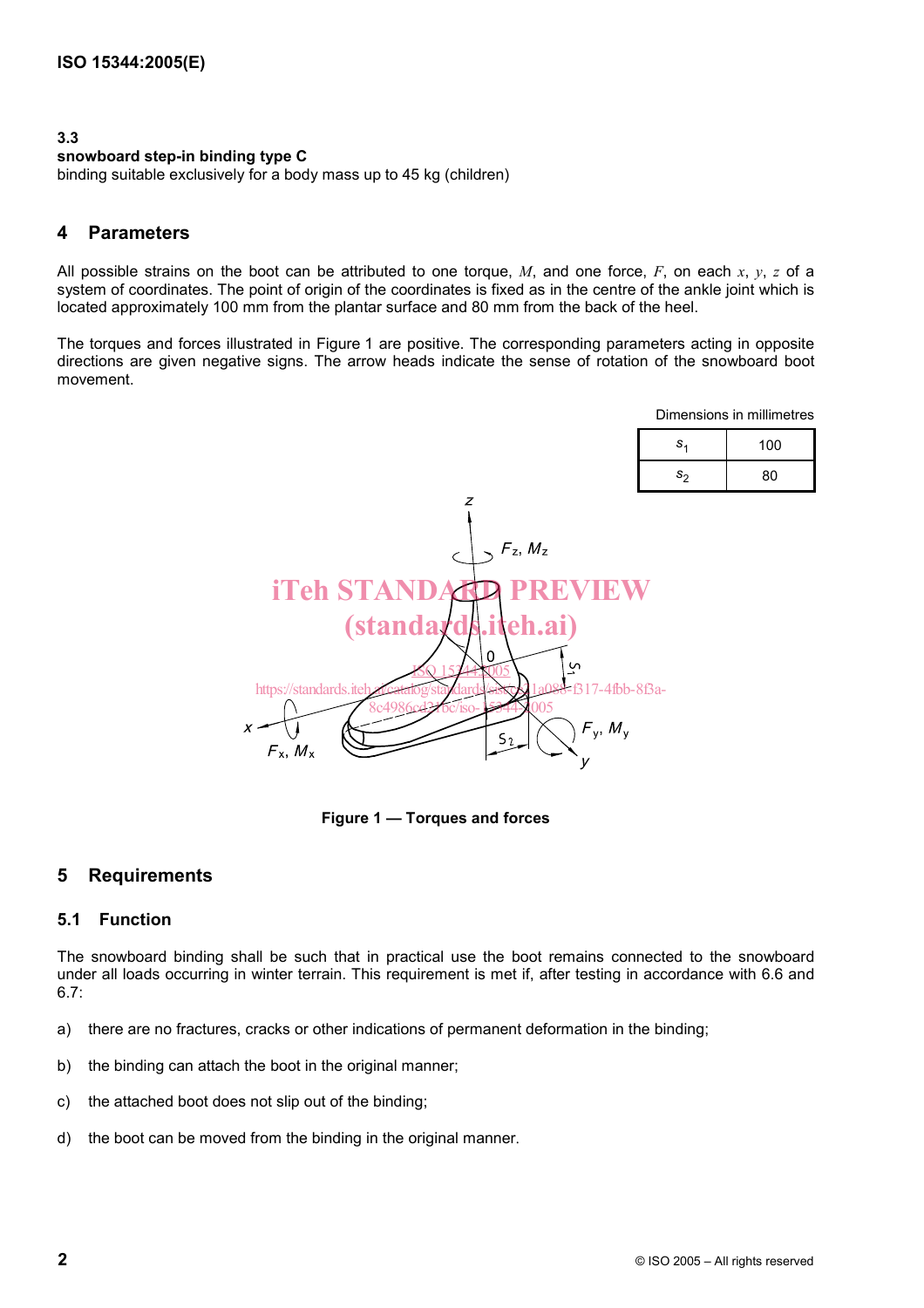#### **5.2 Retaining leash and mounting point for retaining leash**

The mounting points for the retaining leash shall be indicated by the manufacturer.

The minimum breaking force of the mounting point and of the retaining leash shall be 500 N.

#### **5.3 Snow pack**

Each snowboard binding shall latch with a minimum of 2 mm snow pack between the boot sole and the binding.

#### **5.4 Mounting screws**

The snowboard binding shall be supplied with all parts necessary for mounting the binding to the board as per the manufacturer's instructions.

Metric screws shall be used, preferably M6 Class G for snowboards with inserts (see ISO 10958-2), or skibinding screws in accordance with ISO 6004 for snowboards without inserts (see ISO 10958-1).

### **6 Test methods**

#### **6.1 Principle**

This test method describes the steps required to evaluate a snowboard binding system function. The method consists of a series of laboratory tests that evaluate resistance to static and dynamic loading, function under<br>cold and icy conditions, fatigue behaviour and assessment of potential false positive latch. All tests shall b cold and icy conditions, fatigue behaviour and assessment of potential false positive latch. All tests shall be passed.

#### ISO 15344:2005 https://standards.iteh.ai/catalog/standards/sist/ce21a088-f317-4fbb-8f3a-

#### **6.2 Apparatus**

**6.2.1 Artificial leg**, with fixed ankle joint of 80° without toe-section (see Figure 2) appropriate to the mid range of the size of the boot shall be used for the binding test. 8c4986cd21bc/iso-15344-2005

**6.2.2 A rigid plate**, e.g. a steel plate of at least 10 mm thickness, with the appropriate mounting hole pattern for mounting the binding, capable of supporting the applied loads and moments.

**6.2.3 Test device**, capable of applying the described forces and moments.

**6.2.4 Fatigue test device**, for cyclic loading at the prescribed rates.

**6.2.5 Impact test device**, capable of delivering 200 J of energy at an impact speed of 6 m/s.

#### **6.3 Sampling and conditioning**

Three samples of snowboard boots and bindings shall be used for lab testing – one new sample for each potentially destructive test method.

Unless otherwise noted, execute the testing under standard atmosphere 23/50, in accordance with ISO 554, with ordinary tolerances.

To accomplish this goal, precondition the samples at  $-$  20 °C for a minimum of 1,5 h just prior to testing.

Unless otherwise noted, start the test within 2 min. Surface temperature measurements should be made to ensure that sufficient conditioning time has been achieved.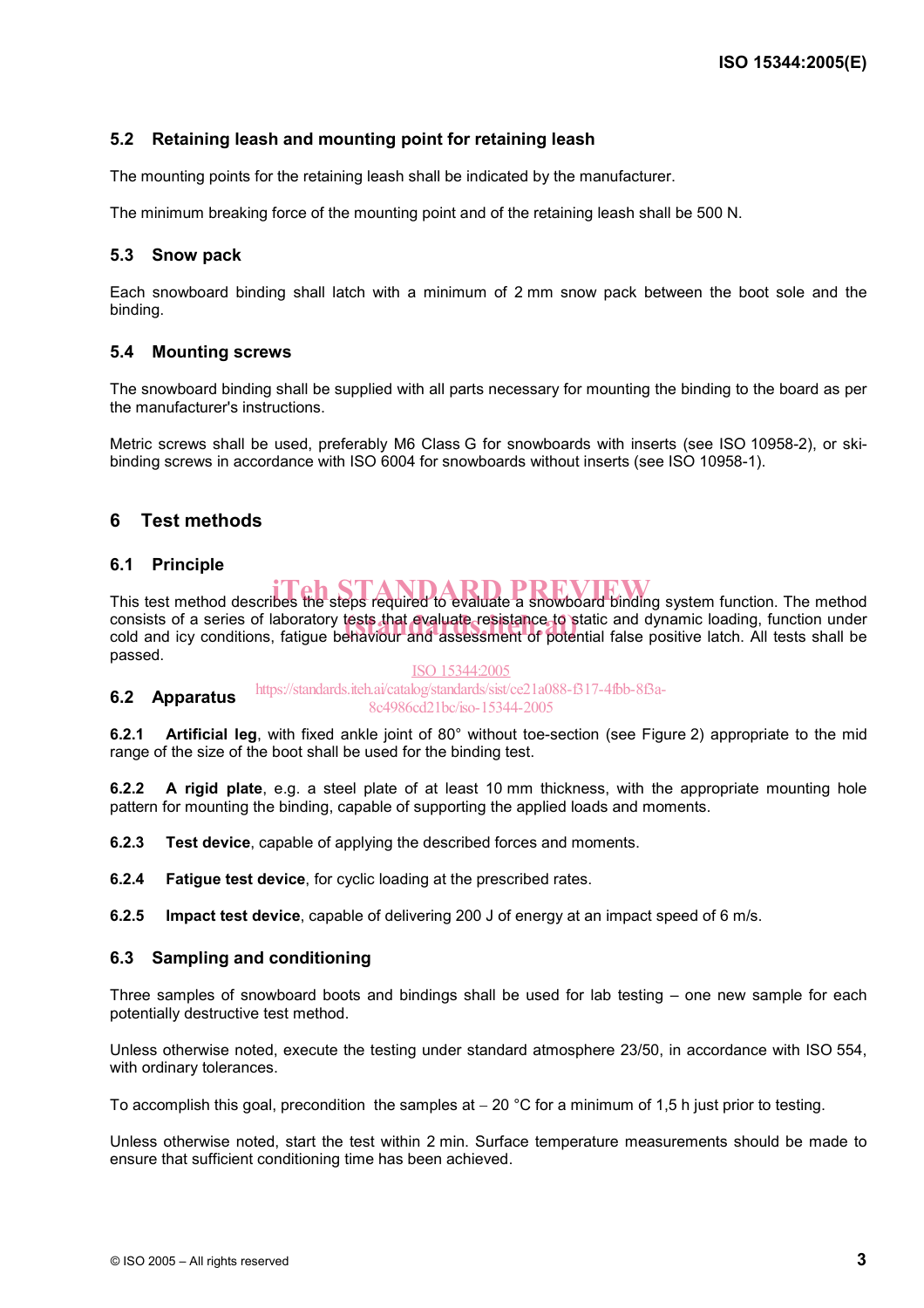Dimensions in millimetres



**Figure 2 — Schematic drawing of artificial leg for binding test** 

#### **6.4 Loading rate**

Perform the test quasi-statically, ensuring that the following indicative values of the torque gradient are respected:

| a) torsion values: | $\frac{dM_z}{dt} \leqslant 50 \text{ N} \cdot \text{m/s}$ |  |
|--------------------|-----------------------------------------------------------|--|
|--------------------|-----------------------------------------------------------|--|

b) forward bending value: 
$$
\frac{dM_y}{dt} \leq 220 \text{ N} \cdot \text{m/s}
$$
 (2)

c) lateral bending: 
$$
\frac{dM_x}{dt} \le 50 \text{ N} \cdot \text{m/s}
$$
 (3)

#### where

- *M* is the torque in the *x*, *y* or *z* direction in newton metres;
- *t* is the time of load application in seconds.